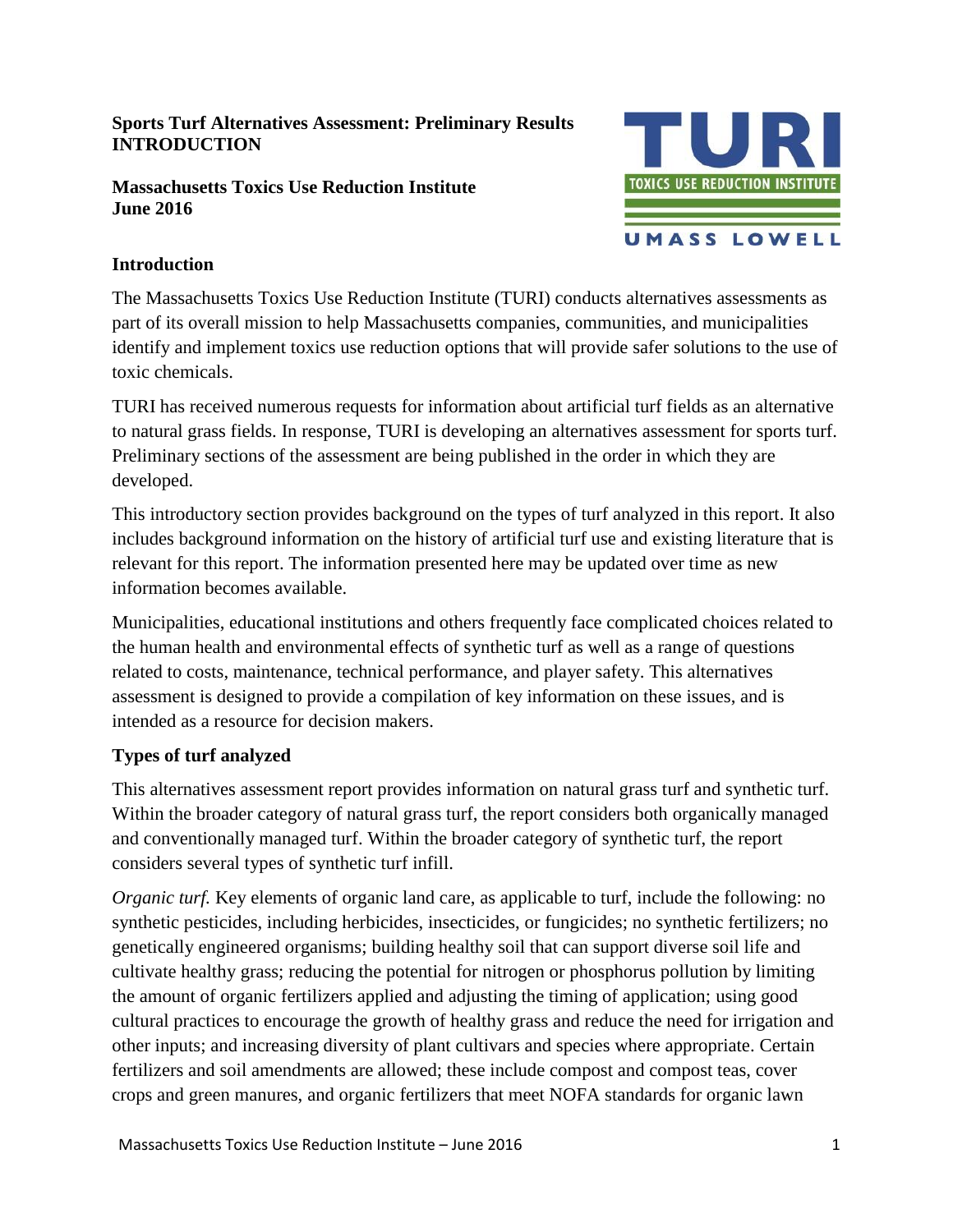care. A full definition of organic land care can be found in the Northeast Organic Farming Association (NOFA) *Standards for Organic Land Care: Practices for Design and Maintenance of Ecological Landscapes* (NOFA of Connecticut 2011).

*Conventional turf.* Conventional turf management involves the use of synthetic fertilizers and/or pesticides (which may include insecticides, herbicides, fungicides, or other biocides). The use of these synthetic inputs can range from spot application, in which pesticides are applied infrequently and only to trouble areas, to the use of routine, calendar-based applications of synthetic fertilizers and pesticides, which may include fungicides, herbicides, and insecticides. Integrated Pest Management (IPM) employs a variety of tactics to keep turf healthy and can include occasional pesticide applications. The present analysis assumes a moderate use of pesticides and considers the pesticides used most commonly on turf.

*Synthetic turf.* This assessment provides an overview of a variety of types of synthetic turf infills that are available on the market today. Contemporary synthetic turf systems are composed of a top layer of plastic grass blades supported by infill; support and backing materials; and drainage components (Synthetic Turf Council 2015). The most commonly used infill is crumb rubber made from recycled tires. Other synthetic materials used to make artificial turf infill include EPDM rubber, thermoplastic elastomers (TPE), and Nike Grind (a proprietary rubber product made from recycled athletic shoes). Infill can also be made from sand, cork, and coconut hulls, among other materials. Each infill type presents its own set of considerations related to environmental health and safety, performance, and cost.

### **Categories of analysis**

Alternatives assessments consider a number of parameters. For athletic fields, these can include the following.

- Chemical hazards: Health effects of chemicals that may be found in synthetic turf infill and grass blades, or in chemical inputs used on conventionally managed grass fields, include neurotoxicity, carcinogenicity, mutagenicity, reproductive toxicity, asthmagenicity, sensitizing potential, irritant potential, and endocrine disruption.
- Physical and biological hazards: This assessment includes information on hazards related to heat, biomechanical injury, and infections.
- Environment: Categories of environmental impacts can include persistent, bioaccumulative, toxic (PBT) characteristics; aquatic toxicity; soil impacts; wildlife/habitat impacts; heat island effects; and greenhouse gas related impacts
- Performance characteristics: Performance characteristics of sports fields can include durability and usability in various weather conditions, as well as other factors affecting play experience.
- Financial considerations: Cost parameters for athletic fields include installation, maintenance, and (in some cases) disposal/replacement.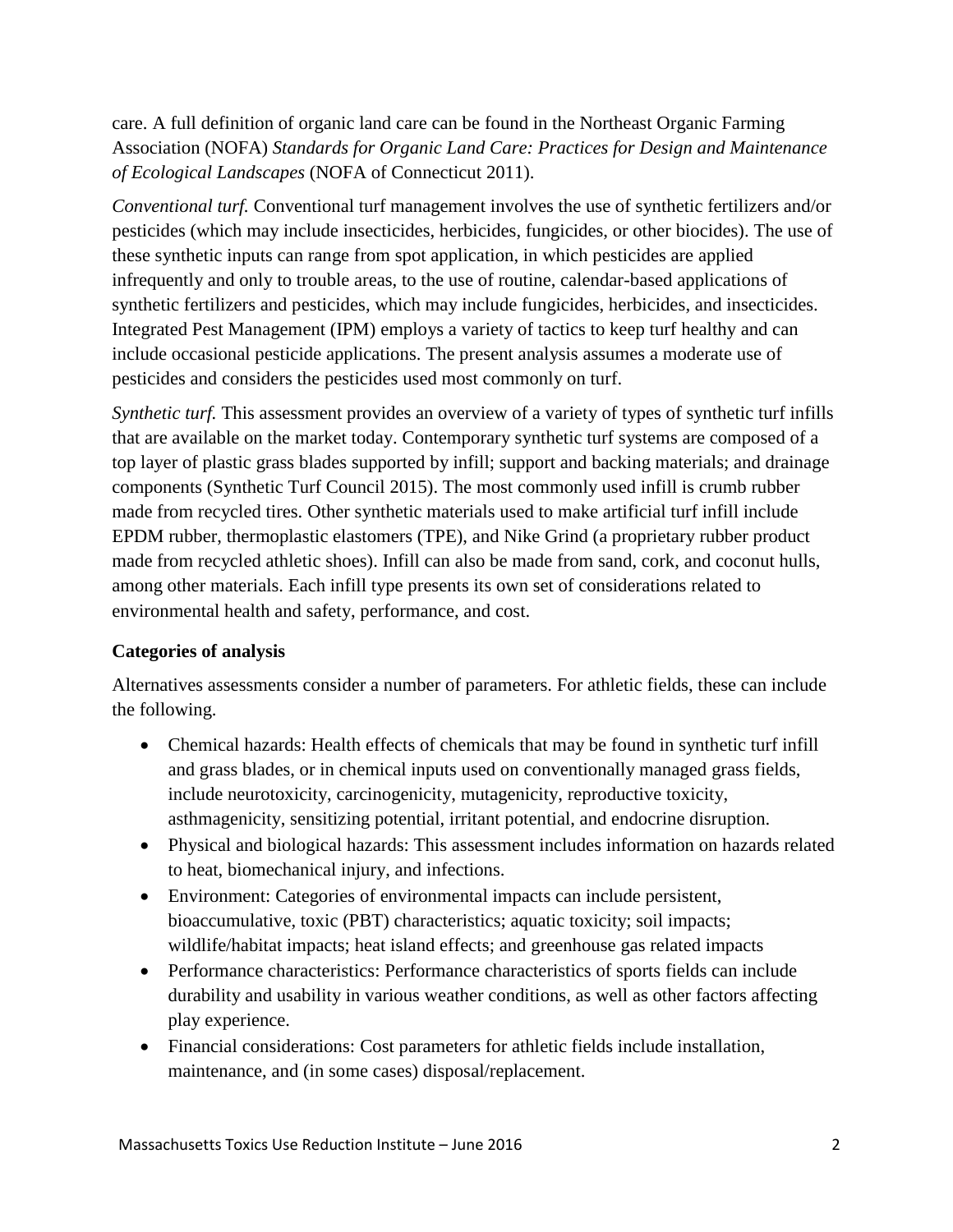• Regulations: Potential regulatory areas which could affect the installation, use, and disposal of a turf field, or management of a natural grass field, include: regulations related to runoff; hazardous waste disposal requirements; the Massachusetts Children and Families' Protection Act; and local ordinances specific to synthetic turf or to natural grass management.

# **Background on synthetic turf**

A 2010 study noted that there were more than 3,500 synthetic turf fields in use across the United States (Wright & Webner 2010). A 2012 study noted that more than 2/3rds of National Football League teams, more than 100 National Collegiate Athletic Association Division I football teams, and more than 1,000 high schools in the United States had installed synthetic playing surfaces (Taylor et al. 2012).

*History of synthetic turf.* The first generation of synthetic turf was developed in the 1960s. The material was a carpet matrix made from nylon fibers (10-12 mm) (Drakos 2013). In some cases, a shock-absorbing pad was added beneath the playing surface to reduce injury. The surfaces were sometimes sprayed with water to limit friction (Taylor et al. 2012).

The second generation of synthetic turf was introduced in the 1970s. The fibers used were longer (20-25 mm), made from a softer polyethylene, and spaced farther apart to accommodate sand filler, creating a more resilient surface (Drakos 2013 and Taylor et al. 2012).

The third generation came onto the market in the late 1990s, and was designed to more closely replicate natural grass playing surfaces. The fibers are longer (40-65 mm) and made from textured and coated monofilaments. The fibers are more widely spaced than those in the secondgeneration product, leaving room for rubber and/or other infill materials (Drakos 2013 and Taylor et al. 2012).

A fourth-generation material has been cited in some literature. At least one manufacturer indicates it is marketing a new product that uses a veined fiber with no rubber infill (Domo 2015). This generation of turf is not included in this report as little information is available about it.

*Existing literature relevant for this alternatives assessment*. A substantial body of literature exists on some of the topics discussed in this report. For example, many studies have examined the environmental health and safety characteristics of crumb rubber infill made from recycled tires. These are summarized in the relevant sections of this report.

For some topics, very little is available in the way of peer reviewed literature. For example, for the discussion of turf maintenance costs, this report relies on a combination of "gray literature" (vendor information, unpublished studies developed by universities and other institutions in the process of making purchasing decisions) and raw cost data from institutions currently managing sports fields.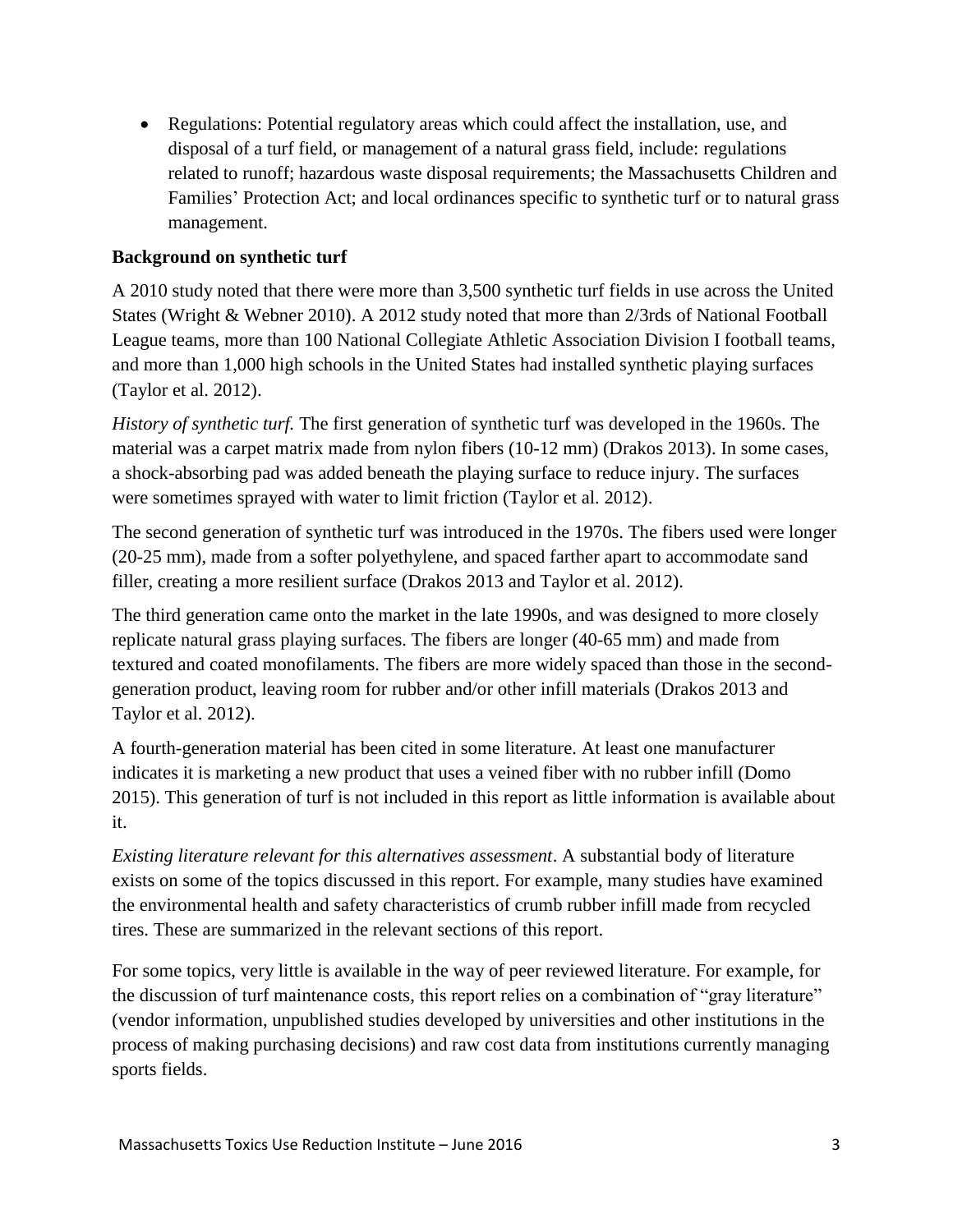A few articles, reports, and other documents explicitly undertake a multifactorial comparison among turf options, with some structural similarities to the assessment undertaken in this report. These resources are briefly summarized here.

Gale Associates, a consulting firm specialized in "repair, renovation and adaptive reuse of existing buildings, sites and infrastructures" (Gale Associates 2015), has developed a table that compares multiple types of infill. The table compares infill options based on the following parameters: material, color, shape, abrasiveness, UV stability, typical turf pile height, availability, need for a resilient shock pad, need for irrigation, expected life span, typical mixture, and approximate cost. It also provides a summary of pros and cons of each infill option. The information in the table is based on "online data, manufacturers literature and conversations with turf and infill distributors," and Gale Associates does not guarantee its accuracy (Gale Associates 2015a). The Gale Associates comparison does not include information on natural grass, or on the other components of a synthetic turf system.

A study published in *Environmental Science and Technology* provides two comparisons: an overview comparison of synthetic turf with natural grass, and a comparison among multiple types of infill. The comparison of synthetic turf with natural grass includes comments on cost, visual appearance, smell, durability, installation conditions, field availability, drainage, irrigation requirements, maintenance, player safety, and environmental functions. The comparison among infill types covers, in general qualitative terms: advantages, limitations, cost, recyclability, and field performance (Cheng et al. 2014).

Many other resources provide comparisons on one parameter, e.g. chemical emissions or lifecycle costs. These are presented in the relevant chapters of this report.

### **References**

Cheng H, Hu Y, Reinhard M. 2014. "Environmental and Health Impacts of Artificial Turf: A Review." *Environmental Science and Technology* 48, 2114-2129.

DOMO® Releases Fourth Generation Artificial Sports Turf. <http://www.domosportsgrass.us/news/domo-releases-fourth-generation-artificial-sports-turf/3> accessed on October 27, 2015.

Drakos et al 2013. Synthetic Playing Surfaces and Athlete Health. J Am Acad Orthop Surg 2013; 21: 293-302.

Gale Associates. 2015. "Firm Background." Available at [http://www.galeassociates.org/about](http://www.galeassociates.org/about-gale/firm-background/)[gale/firm-background/,](http://www.galeassociates.org/about-gale/firm-background/) viewed December 11, 2015. (Gale Associates 2015)

Gale Associates. 2015. "Alternative Infills for Synthetic Turf." Table prepared by Gale Associates, March 17, 2015. Available at [http://www.galeassociates.org/wp](http://www.galeassociates.org/wp-content/uploads/2015/03/Alternative-Infills-for-Synthetic-Turf.pdf)[content/uploads/2015/03/Alternative-Infills-for-Synthetic-Turf.pdf,](http://www.galeassociates.org/wp-content/uploads/2015/03/Alternative-Infills-for-Synthetic-Turf.pdf) viewed December 11, 2015. (Gale Associates 2015a)